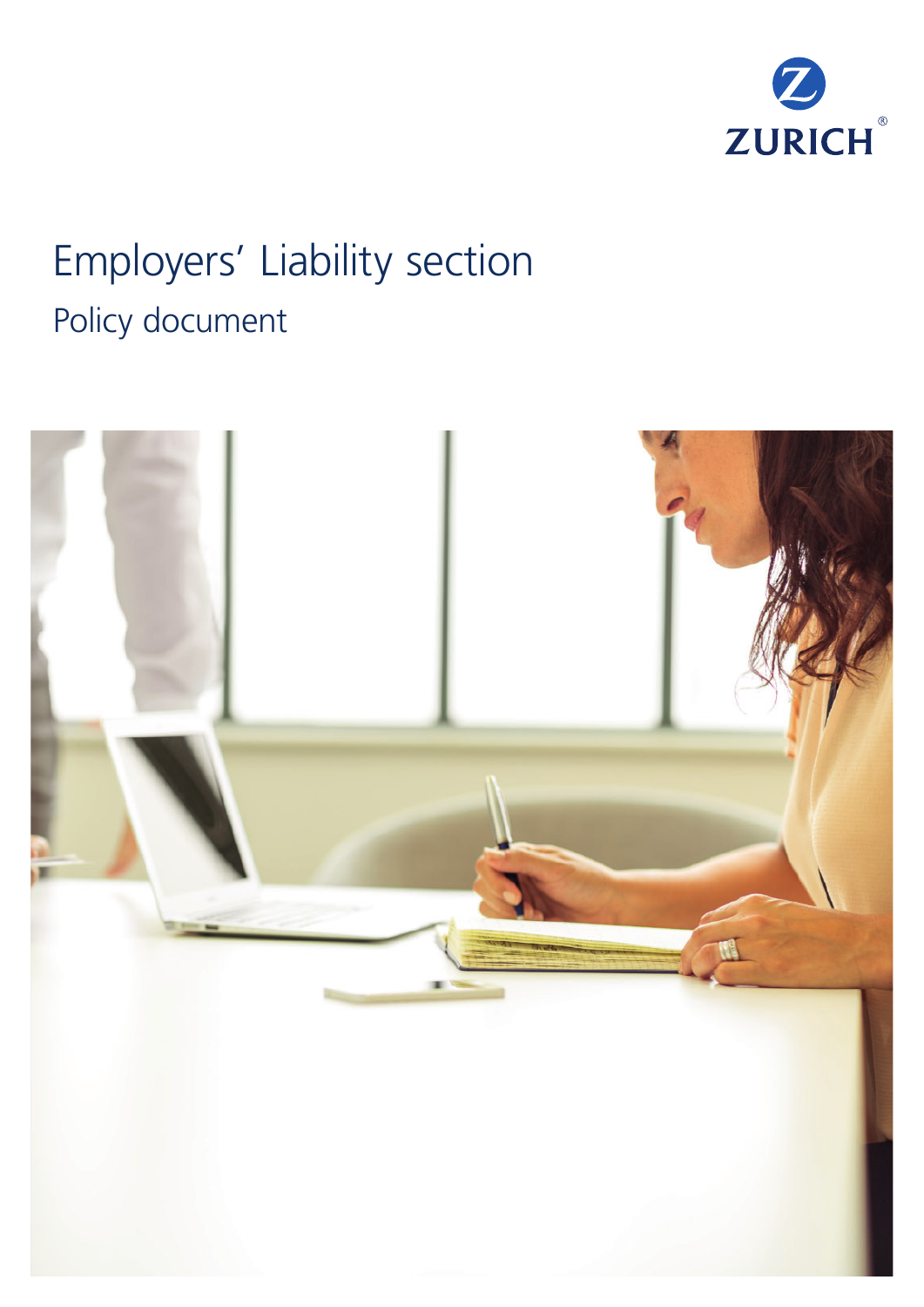## **Contents**

| Employers' Liability section                 | 3 |
|----------------------------------------------|---|
| Meaning of words                             | 3 |
| The cover                                    | 4 |
| Limit of liability                           | 5 |
| Extensions to the Employers' Liability cover | 6 |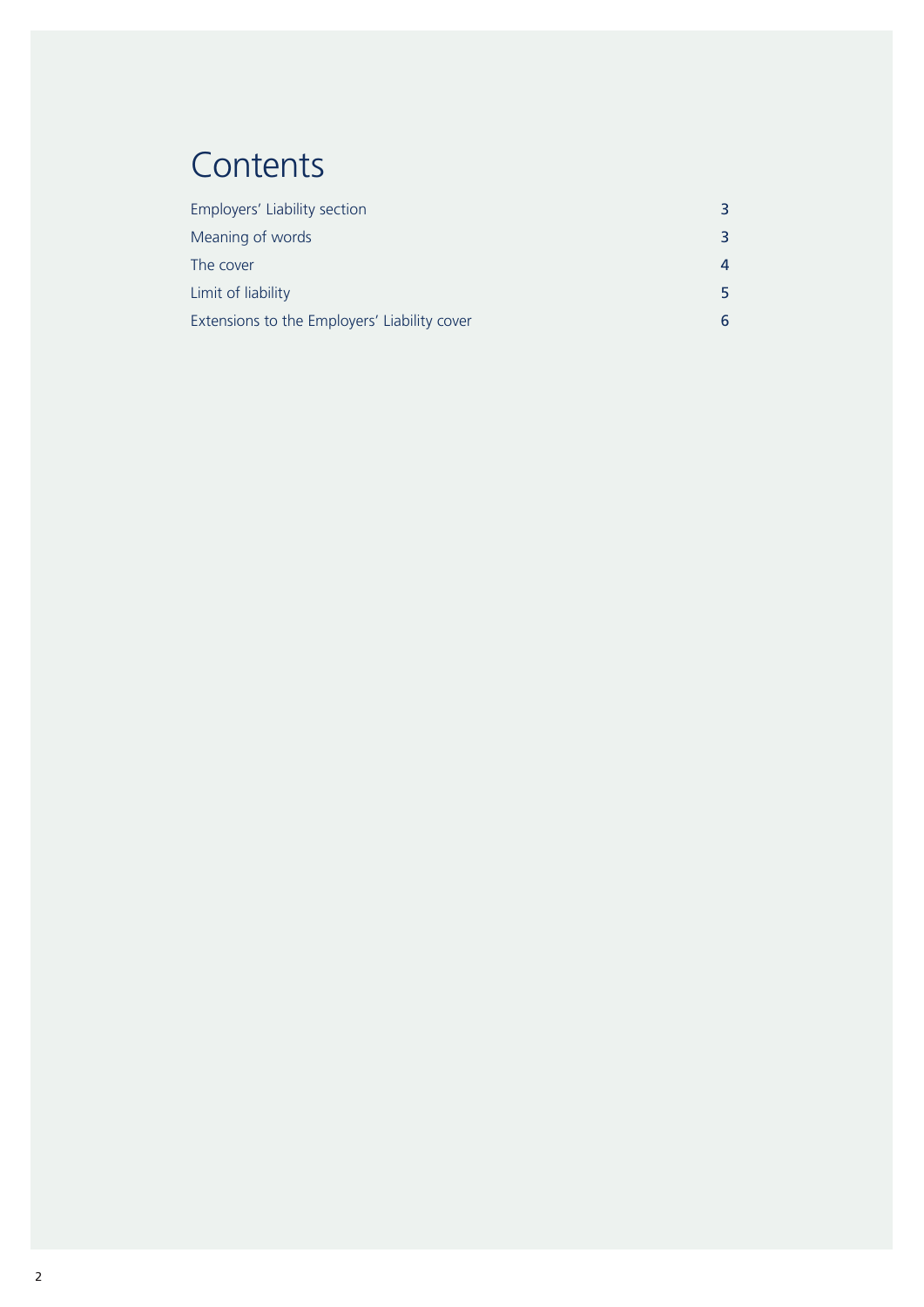## Employers' Liability section

This section forms part of your Zurich Tradesman policy. This section, the Zurich Tradesman policy, schedule, endorsements and any certificate(s) of motor and/or employers' liability insurance should be read together as if they are one document.

### Meaning of words

Certain words in this section of the policy have special meaning. These meanings are given below or defined at the beginning of the policy. To help you identify these words in the policy, we have printed them in bold wherever they appear.

#### **Business**

For the purpose of this section of the policy only, the definition of **business** extends to include:

- private work carried out by any of your employees for you or any of your directors or executives
- participation in exhibitions
- maintenance of property and premises owned by you
- the provision and management of canteen, social, sports and welfare organisations for the benefit of your employees and first aid, fire and ambulance services.

#### **Damage**

Loss or damage.

Other words with special meanings in this section are defined in the Zurich Tradesman policy. They are: employee, our, us, we, you, your.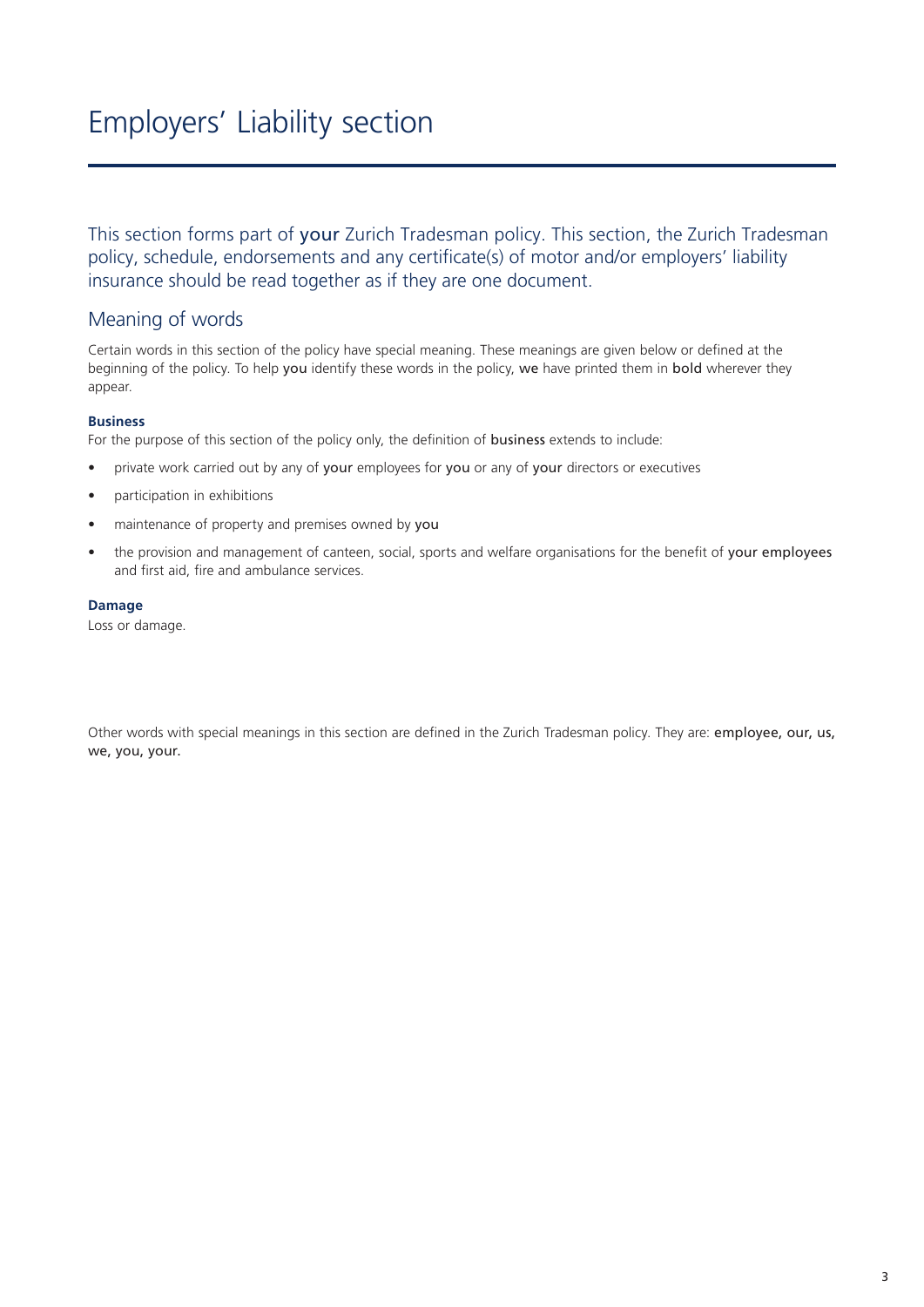## The cover

#### What is insured

Your legal liability for bodily injury or disease sustained by any employee which arises out of and in the course of his employment by you in connection with your business.

We will pay:

- all sums you become legally liable to pay for any claim for damages settled with our consent
- claimant's costs and expenses
- all costs and expenses you incur with our consent in defending any claim for damages
- costs you incur with our consent for:
	- a) representation at any Coroner's Inquest or Fatal Enquiry into any death
	- b) defending in any Court of Summary Jurisdiction any proceedings for any act or omission causing or relating to any one event.

Provided that the bodily injury or disease is caused:

- during any period of insurance
- within Great Britain, Northern Ireland, the Channel Islands or the Isle of Man.

#### What is not insured

Any liability:

- for bodily injury or disease sustained by any employee:
	- i) on any offshore installation or support or accommodation vessel for any offshore installation; or
	- ii) in transit to from or between any offshore installation or support or accommodation vessel
- for which compulsory motor insurance or security is required under road traffic legislation.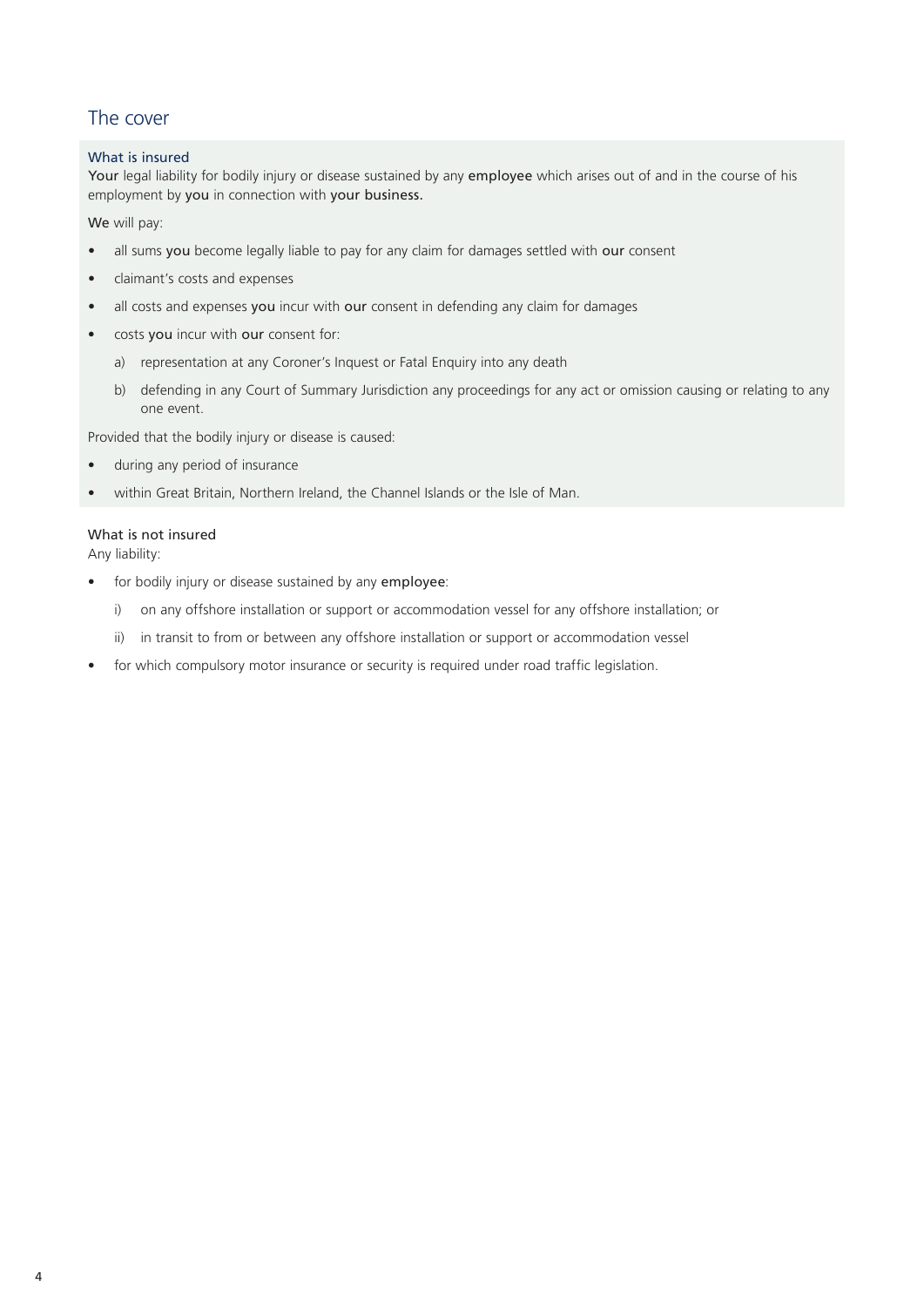## Limit of liability

The most we will pay for any one claim against you or by you or series of claims against you or by you arising out of any one cause is shown on the schedule to this policy.

The limit of liability payable under this section of the policy in respect of any claim against or by you or series of claims against or by you arising directly or indirectly from TERRORISM shall be £5,000,000.

For the purpose of this section of the policy TERRORISM shall mean any act:

- 1. involving serious violence against a person; and/or
- 2. involving serious damage to property; and/or
- 3. endangering a persons life, other than that of the person committing the act; and/or
- 4. creating a serious risk to health and safety of the public or a section of the public; and/or
- 5. designed seriously to interfere with or seriously disrupt an electronic system

the use or threat of which is made for the purpose of advancing political, religious or ideological cause and to intimidate or seek to intimidate the public or a section of the public.

The amount shall be inclusive of:

- a) all legal costs and other expenses incurred by any claimant or claimants
- b) all legal costs and other expenses incurred in defending any claim or claims.

Where we agree to indemnify more than one party then nothing in this policy shall increase our liability to pay any amount in respect of one claim or series of claims in excess of the limit of liability.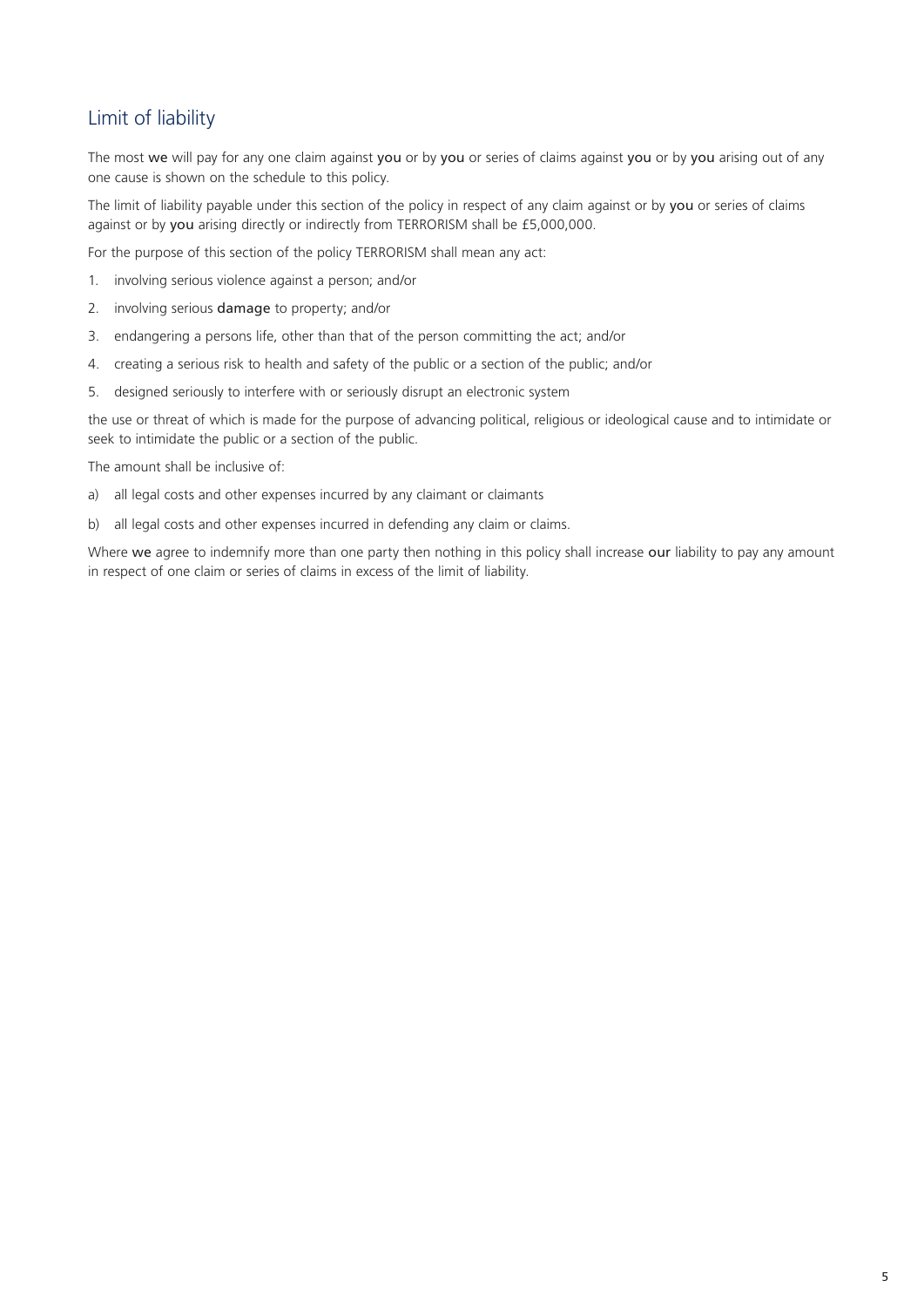## Extensions to the Employers' Liability cover

All extensions to this section of the policy are subject to the following:

- we shall not be liable unless we have the sole conduct and control of all claims
- they shall not apply to any liability which is insured under any other policy
- the most we will pay will not increase and we will not pay more than stated
- the terms and conditions of the policy insofar as they can apply.

#### **Unsatisfied court judgments**

#### What is insured

If any employee or his personal representatives obtains a judgment for damages for bodily injury or disease against any company or individual operating from premises within Great Britain, Northern Ireland, the Channel Islands or the Isle of Man and that judgment remains unpaid for more than six months we will pay to the employee or his personal representatives, at your request, the amount of any unpaid damages and awarded costs.

Provided that:

- the bodily injury:
	- a) is caused during the period of insurance
	- b) arises out of and in the course of his employment in your business
- there is no appeal outstanding
- if any payment is made under this extension the employee or his personal representatives shall assign the judgment to us.

#### **Court attendance expenses**

#### What is insured

We will pay you the rates shown below if any such people are required to attend court as a witness at our request in connection with a claim for which insurance is provided under this section of the policy:

| you or your partner or any director | £500 per day |
|-------------------------------------|--------------|
| any employee                        | £250 per day |

#### **Indemnity to Principal**

#### What is insured

In the event of any claim for which you would be entitled to receive indemnity under this section of the policy being brought or made against any Public or Local Authority or other Principal we will indemnify the said Public or Local Authority or other Principal against such claim and/or any costs, charges and expenses for such claim.

#### **Indemnity to directors and employees**

#### What is insured

If the following people have a claim made against them for which you would be insured by this section of the policy, we will pay for any amounts for which they are legally liable:

- any director or employee
- any officer, member or employee of your social, sports or welfare organisations or first aid or medical arrangements (but excluding medical practitioners) fire or ambulance services.

Provided that:

- you request us to do so
- such people keep to the terms and conditions of the policy.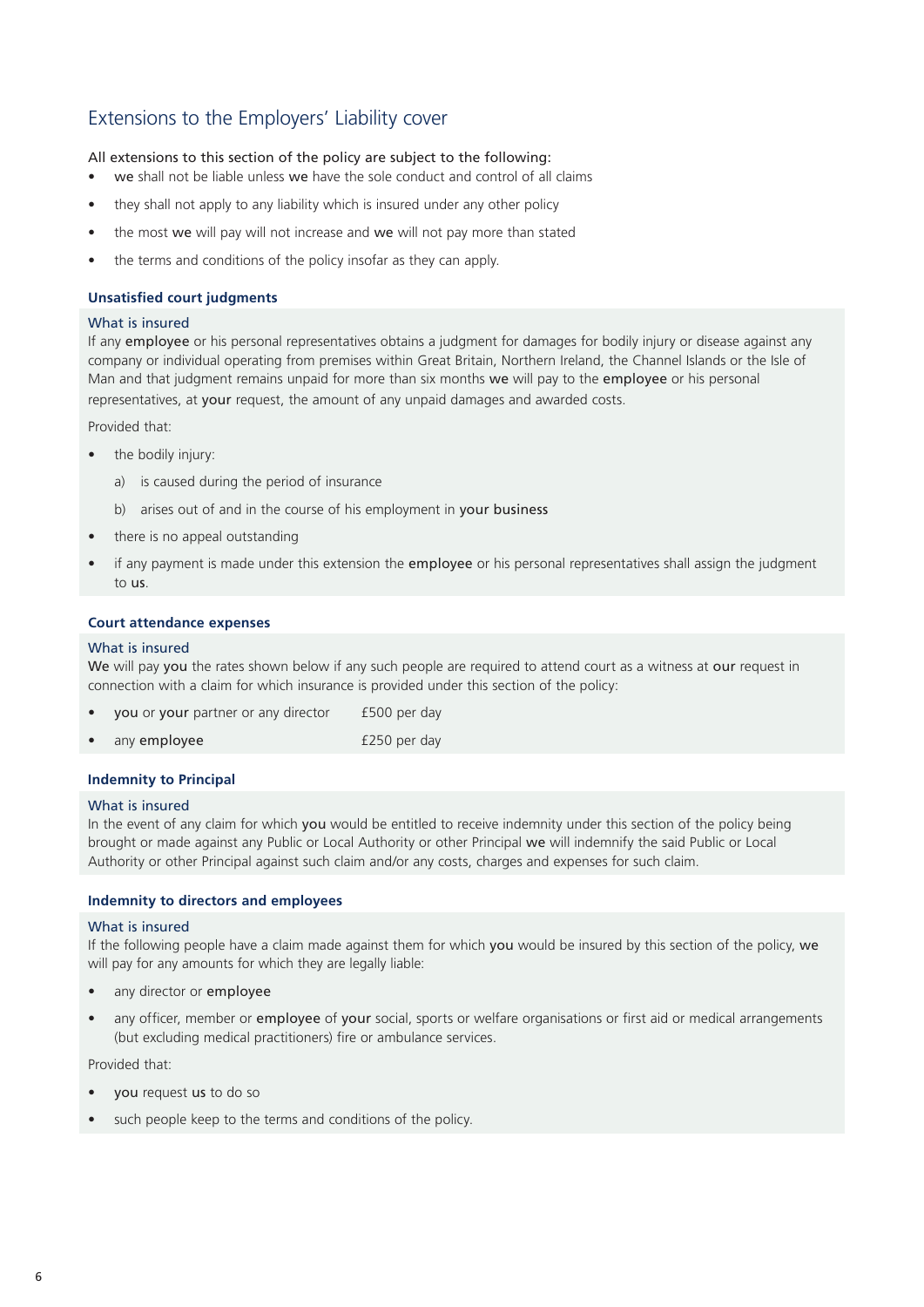#### **Health and Safety at Work etc. Act 1974**

#### What is insured

We will pay all legal fees or expenses including the costs of appeal against conviction reasonably incurred by the solicitor or firm of solicitors engaged with our consent to act for or on behalf of you in your defence against a criminal charge brought under:

- Sections 36 or 37 of the Health and Safety at Work etc. Act 1974 in respect of an offence as defined in Section 33 of the said Act
- Article 34 of the Health and Safety at Work (Northern Ireland) Order 1978 in respect of an offence as defined in Article 31 of the said Order committed or alleged to have been committed during the period of insurance including costs of prosecution awarded against you arising from such proceedings.

Provided always that:

- this indemnity shall apply only to proceedings brought in Great Britain, Northern Ireland, the Isle of Man or the Channel Islands
- you shall give to us immediate notice of any summons or other process served upon you and of any event that may give rise to proceedings.

#### What is not insured

- where you are insured by any other policy
- where the criminal charge is in respect of any deliberate or intentional criminal act by you
- in respect of fines or penalties of any kind or the costs of appeal against Improvement or Prohibition notices
- for any part of the cost of any investigation or inquiry other than a solicitor's investigation restricted to a criminal charge as above defined.

#### **Personal representatives**

#### What is insured

In the event of your death we will pay your personal legal representatives for liability incurred by you provided that such representatives shall keep to the terms and conditions of the policy.

#### **Work overseas**

#### What is insured

The insurance provided by this section of the policy applies anywhere in the world where your directors, partners or employees are on temporary visits for work in relation to your business.

Provided that they are normally resident in Great Britain, Northern Ireland, the Channel Islands or the Isle of Man and their contract of service or apprenticeship was entered into in the aforesaid countries.

#### What is not insured

Any liability for manual work carried out in the United States of America or Canada.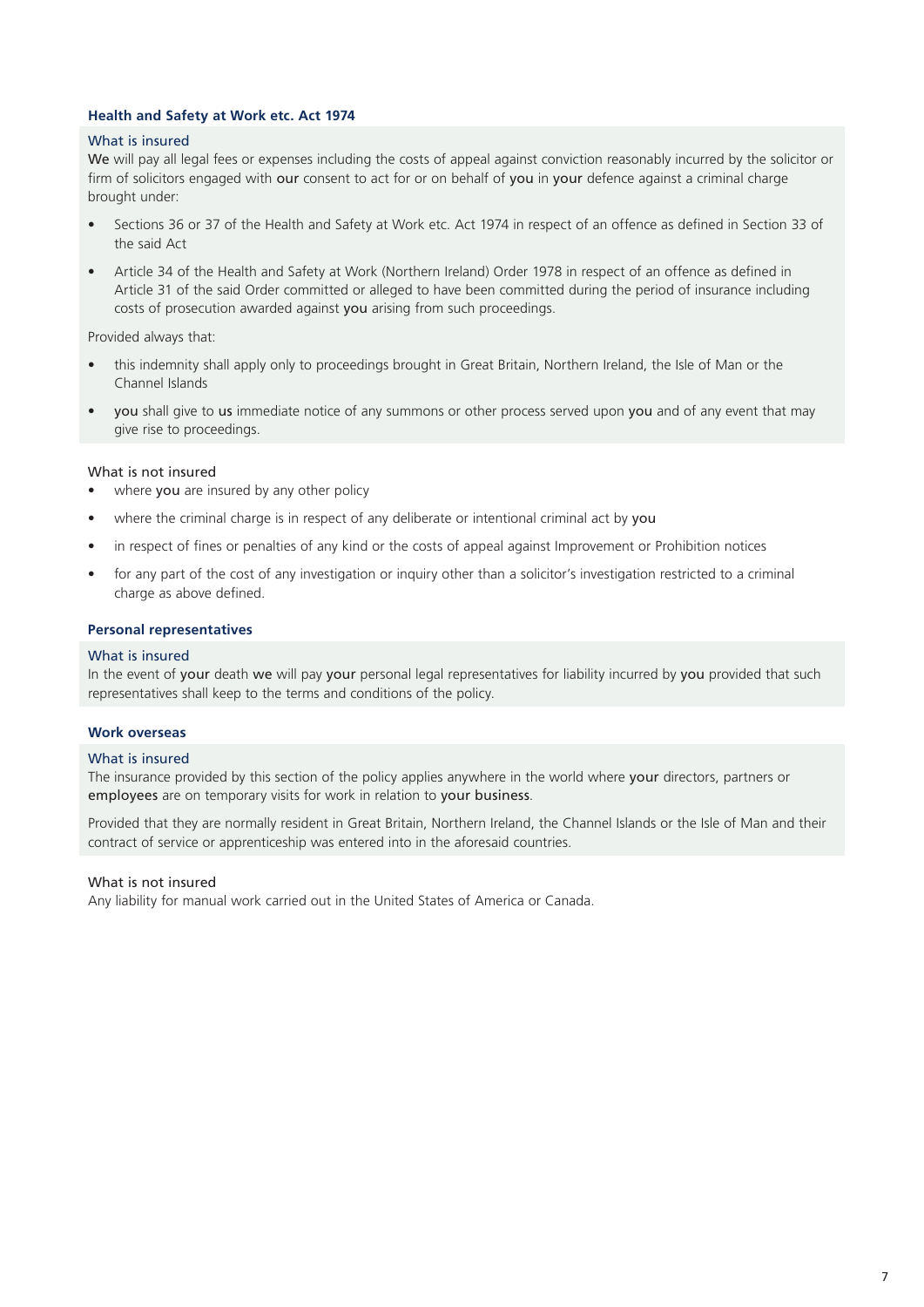#### **Corporate Manslaughter and Corporate Homicide Act 2007**

#### What is insured

We will indemnify you against costs and expenses incurred with our prior written consent in the defence of any criminal proceedings arising from an alleged breach of the Corporate Manslaughter and Corporate Homicide Act 2007 or any equivalent legislation in the Isle of Man or the Channel Islands committed or alleged to have been committed during the period of insurance in the course of the business (including any appeal against conviction arising from such proceedings) and which relates to any event arising in the course of the **business** involving bodily injury or disease which is or may be the subject of indemnity under this section.

Provided always that:

- our liability under will not exceed £5,000,000 in any one period of insurance. This limit will form part of and not be in addition to the limit of indemnity stated in the policy
- this clause will only apply to proceedings brought in Great Britain, Northern Ireland, the Isle of Man or the Channel Islands
- we must consent in writing to the appointment of any solicitor or counsel who are to act for and on your behalf
- you will give us immediate notice of any summons or other process served upon you which may give rise to proceedings under this clause
- in relation to any appeal counsel has advised there are strong prospects of such appeal succeeding
- where we have already indemnified you in respect of legal costs or expenses incurred in the defence of any criminal proceedings arising out of the same cause or occurrence which gave rise to the charge of and or investigation connected with corporate manslaughter or corporate homicide under another clause of the policy the amount paid under that clause will be taken into account in arriving at our liability payable under this clause.

### What is not insured

Any liability for:

- any deliberate or intentional criminal act committed by you giving rise to a corporate manslaughter or corporate homicide charge
- fines or penalties of any kind
- the defence of any criminal proceedings brought or in an appeal against conviction arising from such proceedings in respect of a breach of the Health and Safety at Work, etc. Act 1974 or any regulations made thereunder
- defence costs available from any other source or provided by any other insurance or where but for the existence of this clause indemnity would have been provided by such other source or insurance.

Your attention is drawn to the General Conditions, Claims Conditions and General Exclusions contained within the Zurich Tradesman policy.